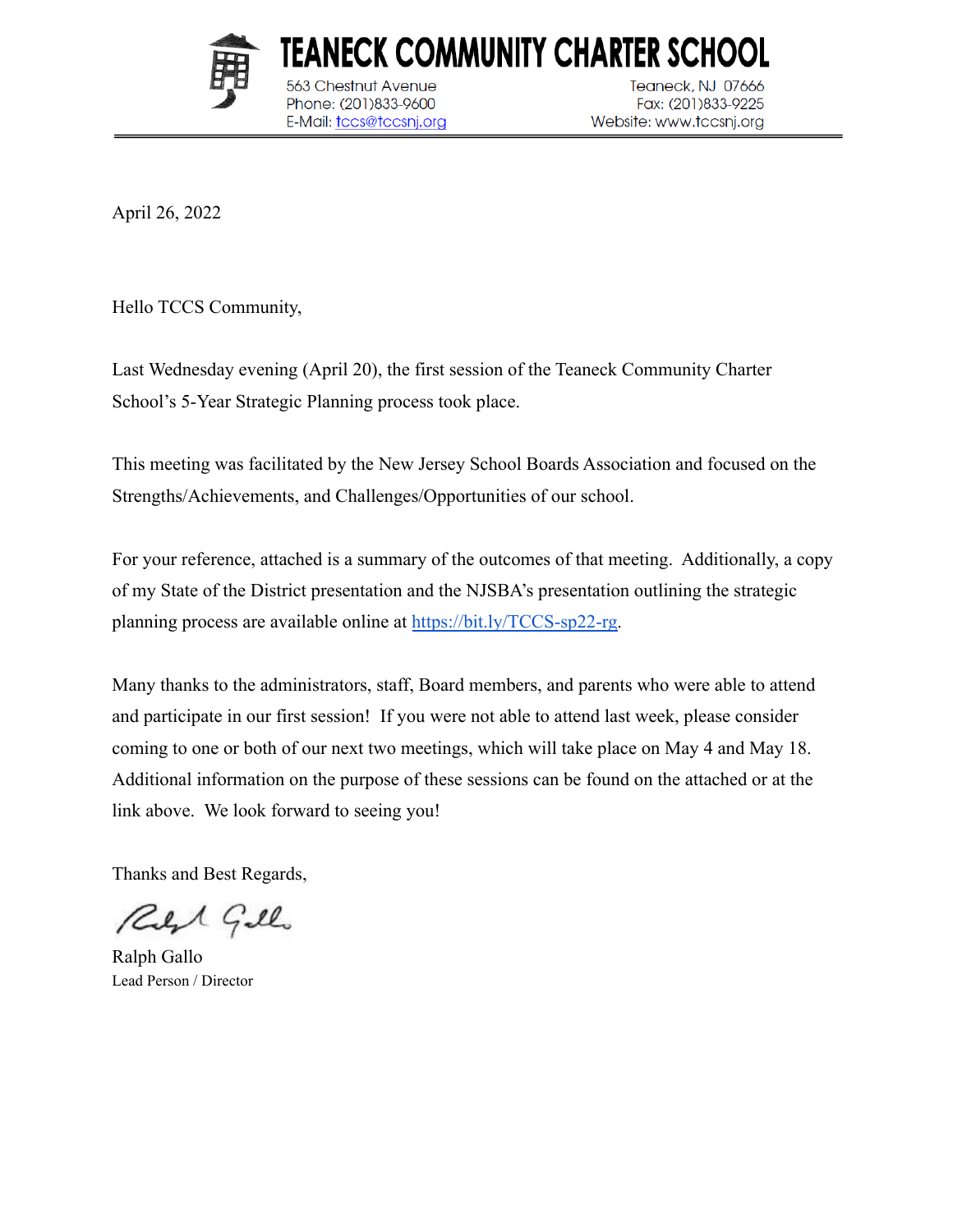

413 West State Street • P.O. Box 909 • Trenton, NJ 08605-0909 • Telephone: 609.695.7600 • Toll-Free: 888.88NJSBA • Fax: 609.695.0413

# **Creating a Strategic Plan for the Teaneck Community Charter School**

#### **Mission Statement**

It is the mission of Teaneck Community Charter School (TCCS) to provide a nurturing environment in which students realize their full intellectual potential and become self-directed learners, who make both pragmatic and creative use of basic skills and who understand and appreciate the cultural diversity of our society. The faculty, staff, parents, extended family, and other members of a child's support network are committed to creating and operating a student-centered "learning community" which promotes and supports a child's natural curiosity and enthusiasm for acquiring knowledge. This learning community will follow a "living curriculum" — an experiential, interdisciplinary study that encompasses literacy, critical thinking, and responsible social interaction while empowering each child to demonstrate his/her unique interests and abilities.

## **Session 1 of 3 - What are the Strengths/Achievements and Challenges/Opportunities of the Teaneck Community Charter School?**

On Wednesday April 20, 2022, Teaneck Community Charter School administrators, staff, Board members, and parents came together to initiate strategic planning. The first evening's topic focused on the Strengths/Achievements, and Challenges/Opportunities of the Teaneck Community Charter School. The meeting began with welcoming remarks by Board of Trustees President Julie Elliott, who then introduced Ralph Gallo, Lead Person, who provided an informative "state of the school" overview for participants. Facilitator Matt Lee from the New Jersey School Boards Association introduced the strategic planning methodology and assisted throughout the process, with NJSBA colleague, Patti Rees.

Parent, administration and staff participants gathered in 2 randomly assigned groups to identify the Strengths/Achievements and Challenges/Opportunities of the Teaneck Community Charter School through brainstorming and the sharing of ideas. After discussion, each group came to a consensus on its top 10 Strengths/Achievements and top 10 Challenges/Opportunities and those were then shared with the larger group when group work was completed.

The information that follows is a summary of the work of the small groups. All consensus points are recorded and posted on the school's website (**https://tccsnj.org**) to share the group work during the course of the strategic planning process.